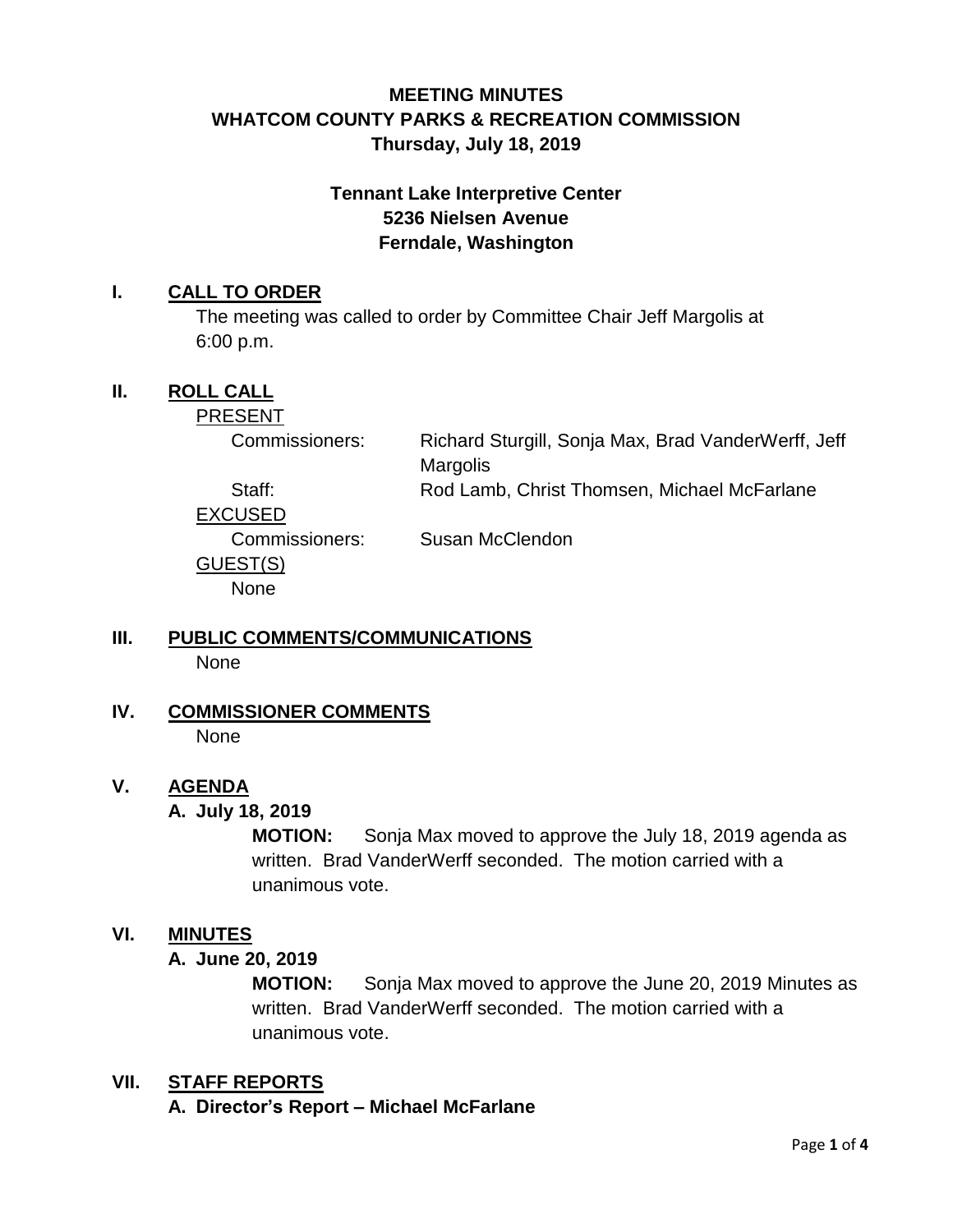- **i. Proposed Lake Whatcom Stormwater Utility Fee –** The County Council is continuing to work on the Stormwater Utility Fee for the lands in the Lake Whatcom Watershed. The Council is still working on how fees will be assessed.
- **ii. Lake Whatcom Policy Group –** The Lake Whatcom Policy Group met on July 24<sup>th</sup> and discussed whether mountain biking on trails has impacted phosphorus runoff in Lake Whatcom.
- **iii. Lake Samish –** Lake Samish passed the no wake zone ordinance. Buoys and signage for this ordinance is the responsibility of the Sheriff's Department.
- **iv. Lake Whatcom Management Program –** The City, County, and Sewer Districts are working on the next 5-year plan for the Lake Whatcom Management Program.
- **v. Washington State Auditor –** The State Audit was completed and went very well for the Parks & Recreation Department. The Auditor focused on ER&R inventory and payroll with spot checking in other areas.
- **vi. Contracts and Agreements –** Mike will be finishing up numerous contracts and agreements (Towers, Senior Center parking, the Boys & Girls Club, etc.) in the next couple of weeks.
- **vii. Mid-Biennium Budget Adjustment –** Whatcom County is on a two-year budget cycle and the mid-biennium budget adjustment provides an opportunity for departments to submit adjustments to their budgets for unforeseen issues. Parks is going to try to get additional Senior Services extra help hours to provide back up at the small centers.
- **viii. Whatcom County Parks Brochures –** 25,000 new Whatcom County Parks Brochures were printed. These should last about 2.5 years at which point they will be updated and reprinted.
- **ix. Commission Vacancies –** There are two vacant Commission positions (District 1 and District 4).

# **B. Operations Report – Christ Thomsen**

- **i. Staffing –** Interviews took place last week for the Repair Maintenance III position; one candidate is being invited back for further testing this Friday. Twelve applications are being reviewed for the Maintenance and Construction Supervisor position; additional applications will come in next week. There was internal applicant for the Outside Maintenance Coordinator position. That position will take 3-5 months to fill because of the background process required by the Sheriff's Department
- **ii. Current Projects –** WC Parks maintenance staff is currently focused on catching up on field mowing and other regular maintenance activities. The Administration will be busy the next couple of months processing the necessary paperwork for the County to receive reimbursement for last year's winter storms that ended up qualifying for FEMA funding. Lake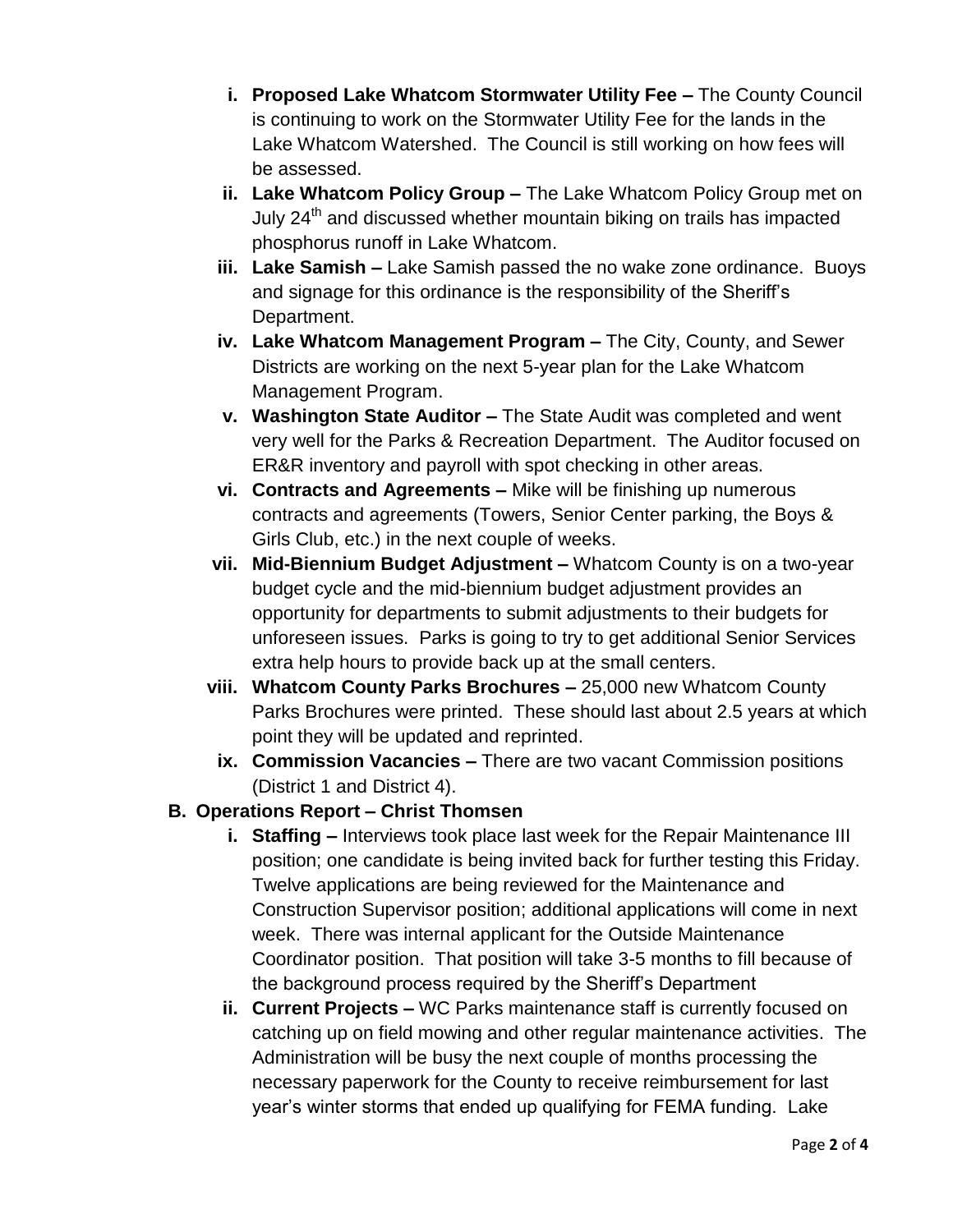Whatcom Trail Construction is coming along beautifully. The contractor hired to do the earthwork is ahead of schedule and should be done in the next two weeks. Painting of the exterior of the Hovander House and the exterior of the Tennant Lake Interpretive Center will begin August 1<sup>st</sup>. New siding will be put on the buildings up at Lighthouse Marine Park beginning in the next couple of weeks. Region staff is preparing to install signs at Maple Creek Park very soon.

# **C. Planning & Development Report – Rod Lamb**

- **i. Lighthouse Marine Park Playground –** Rod shared photos of the completed Lighthouse Marine Park Playground. The playground opened the weekend before the Fourth of July. WC Parks crew has since added a path, some larger landscape boulders, and a log. A resident of Point Roberts is donating a bench that will be installed in the next couple of weeks.
- **ii. Maple Creek Campground –** Rod shared pictures of the Maple Creek Campground. Williamson Construction has continued to make good progress on the renovation. All of the paving is complete and the contractor is now working on adding the gravel shoulder on both sides of the road to reinforce the road edges and provide stormwater benefit. Sail Electric is pulling the wiring to all of the individual sites for the 50 amp services. As part of the project, the contractor had to shut off water to the campground and when that happened, it shut off water to the picnic shelter. The contractor found the main water line tonight and should be able to get water to the main picnic shelter by next weekend. WC Parks granted two weather days this last week because of rain, but the contractor still expects to finish the week of August 15<sup>th</sup>. The directional signage is ordered and will be installed by the WC Parks crew.
- **iii. Red Mountain Campground Shower & Restroom Facilities –** The next project for Silver Lake Park is the design and engineering for the shower and restroom facilities at Red Mountain Campground. WC Parks staff has been looking at local facilities and has found a comparable one at Birch Bay State Park that includes 6 showers and 8 restroom facilities on a loop similar to the size of Red Mountain. Construction of the Red Mountain shower and restroom facilities will take place in 2020, at which time the design and engineering of a similar facility for the Maple Creek Campground will begin. The shower and restroom facility for the Maple Creek Campground will be put in the 2021-2022 budget proposal. If it's not passed as part of the budget, it can be saved for a future budget cycle.
- **iv. South Fork Park –** Rod is in the process of scheduling a meeting with the Department of Natural Resources and the tribes to find a location for the trail crossing at Hutchison Creek. The original agreed upon trail was not located on DNR's property.